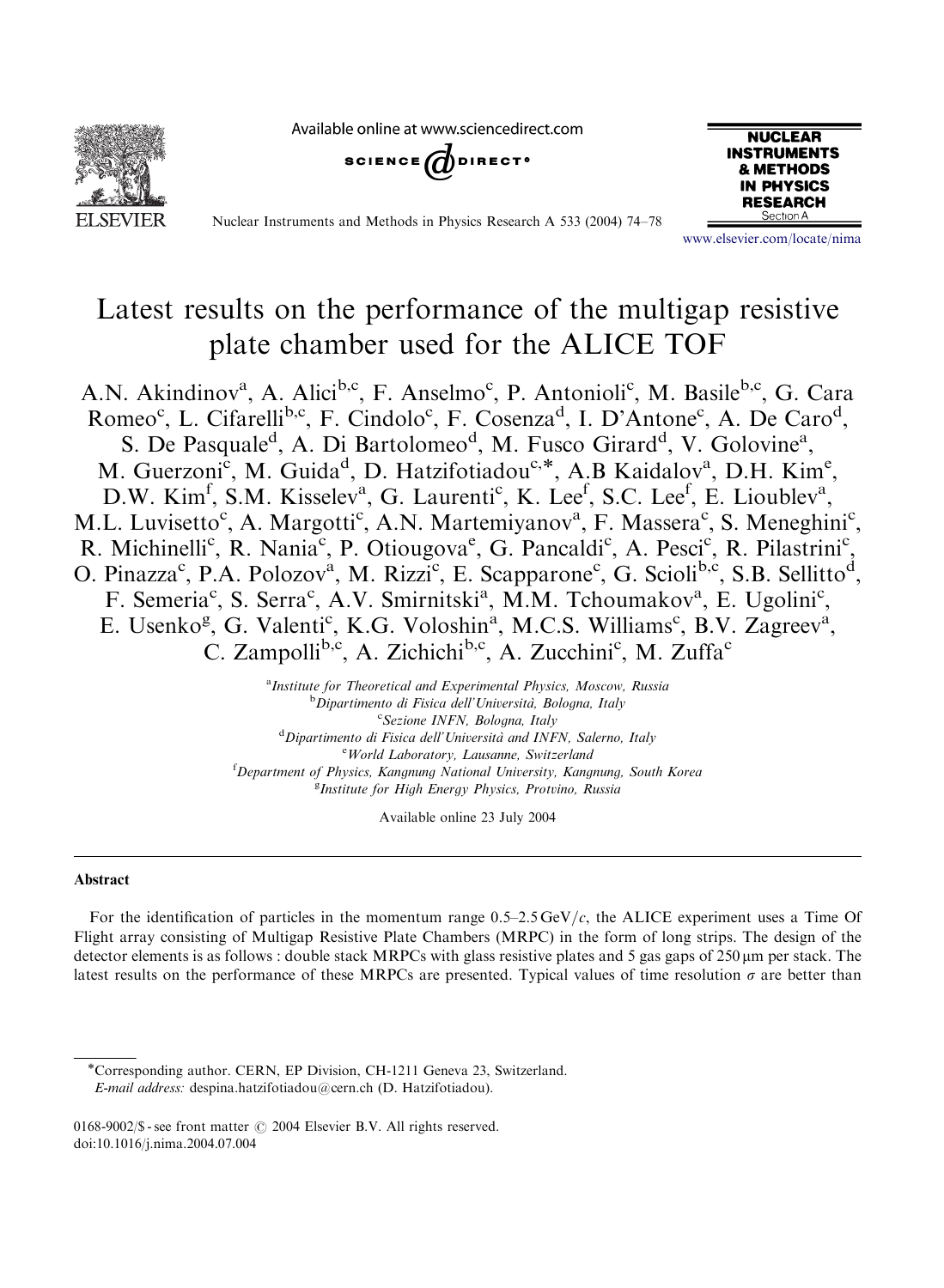50 ps, with an efficiency of 99.9% and a long, more than 1.5 kV, streamer-free plateau.  $\odot$  2004 Elsevier B.V. All rights reserved.

PACS: 29.40.Cs; 7.77-n; 52.80.Dy

Keywords: Resistive plate chambers; MRPC; ALICE; Time of flight; Time resolution; Particle identification

## 1. Introduction

One of the techniques used by ALICE for identification of charged particles is the measurement of their time of flight, which combined with the particle momentum and track length, measured by the magnetic spectrometer, gives the particle mass. The time of flight detector of ALICE is a cylindrical array with 3.7 m inner radius and 7.2 m length, covering the whole barrel region [\[1\].](#page-4-0) Good time resolution, of 100 ps or less, is required for  $3\sigma \pi/K$  separation in the  $0.5-2.5 \,\text{GeV}/c$  momentum range, extending up to  $4 \text{GeV}/c$  for protons. To cope with the high multiplicity expected at heavy ion collisions high segmentation is required. To keep the occupancy at the  $\sim$  12% level readout cells of 9 cm<sup>2</sup> are used; the whole system has an area of  $\sim 150 \,\mathrm{m}^2$  and 160 000 readout channels. The detector chosen is the multigap resistive plate chamber (MRPC) [\[2\]](#page-4-0), which combines the required performance with an affordable cost. The first tests in 1999 of small, single-cell MRPCs with five  $220 \mu m$  gaps gave very encouraging results (time resolution of 70 ps) [\[3\]](#page-4-0). An intense period of R&D followed, during which the parameters influencing the detector performance were studied and optimised [\[4\]](#page-4-0).

## 2. The ALICE TOF detector

The detector element for the ALICE TOF is a long MRPC strip  $(120 \times 7.4 \text{ cm}^2 \text{ active area})$  with 96 readout pads of  $2.5 \times 3.7 \text{ cm}^2$  arranged in two rows. The whole time of flight (TOF) array consists of 18 sectors of 20 $\degree$  in  $\varphi$ ; each sector is divided in five modules, each containing 15–19 strips, tilted in such a way as to be perpendicular to particles from the interaction point in the  $r\varphi$ plane.

The MRPC strip, a cross-section of which is shown in Fig. 1, consists of 2 stacks of 5 gaps, thus a total of 10 gaps of  $250 \,\mu \text{m}$ . The resistive plates are commercial "soda-lime" glass, 400  $\mu$ m thick for the internal and  $550 \mu m$  for the external plates; the distance between them is kept fixed with spacers made of nylon fishing line. The anode is in the middle and the two cathodes are on the external surfaces; a differential high voltage is applied. For the readout a differential signal is obtained from anode and cathode pickup pads. The frontend electronics used is a recently developed 8 channel ASIC, consisting of an ultra-fast amplifier, discriminator and stretcher [\[5\]](#page-4-0). For the readout, a high-resolution, 25 ps bin TDC is used that measures both the leading and trailing edge of the pulse [\[6\].](#page-4-0)



Fig. 1. Cross-section of the MRPC strip for the ALICE TOF.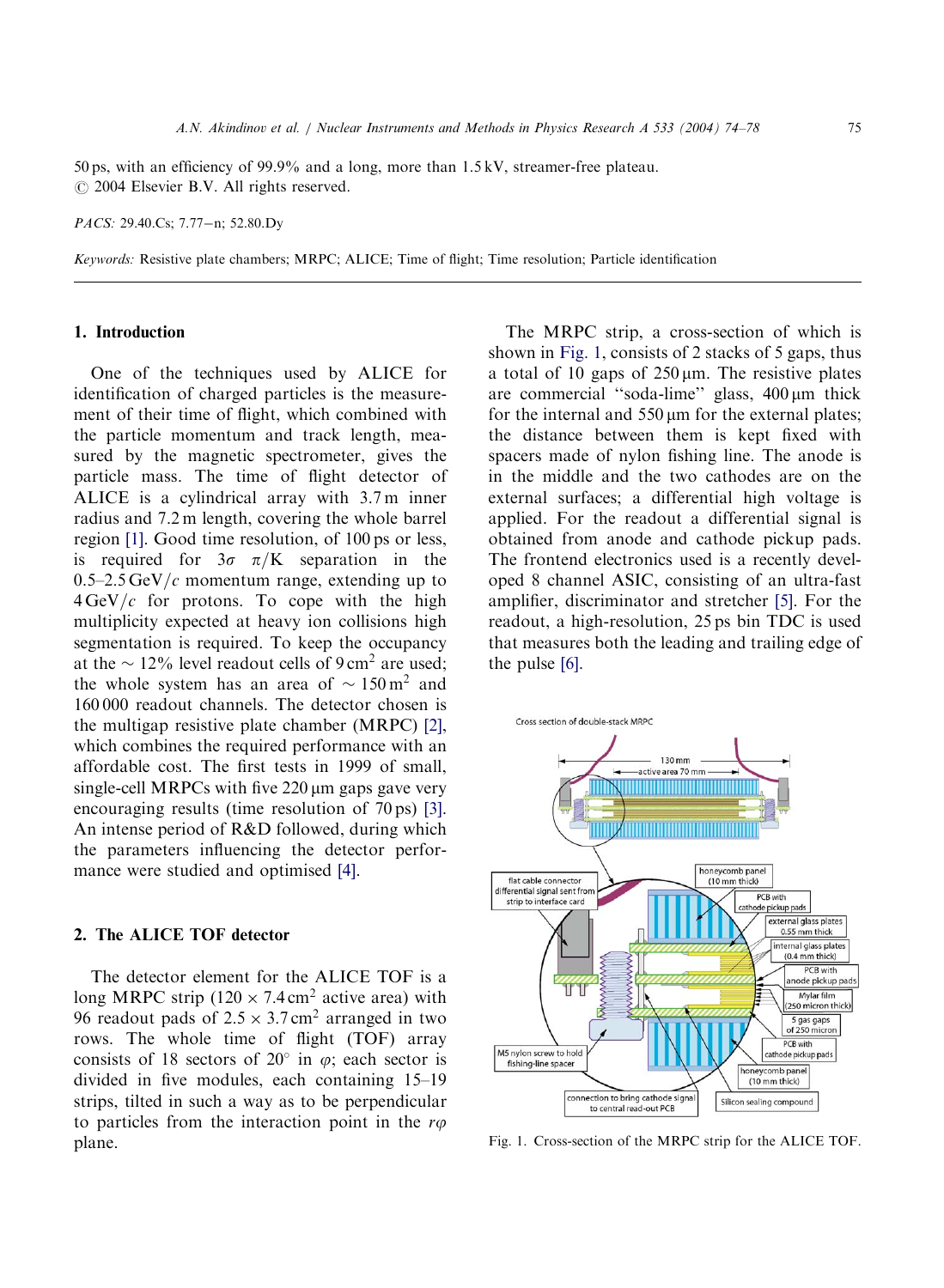## 3. Performance

The MRPC performance is studied at the T10 beam line of the East Hall of the CERN PS, with  $6 GeV/c$  pions. All tests have been performed with a gas mixture of 90%  $C_2H_2F_4$ , 5%  $SF_6$  and 5%  $C_4H_{10}$ ; studies of other gases are presented in [\[7\]](#page-4-0). A 1 cm<sup>2</sup> beam spot is selected by the trigger scintillators; fluxes of  $\sim 100 \,\mathrm{Hz/cm^2}$  are used.

Fig. 2 shows the efficiency, time resolution and streamer probability as a function of the high voltage; the efficiency reaches 99.9%, the resolution  $\sigma$  is in the 40 ps range and the plateau for streamer free operation exceeds 1.5 kV. Fig. 3 shows typical time distributions before slewing corrections ( $\sigma = 91$  ps) and after applying slewing corrections ( $\sigma = 48$  ps). After subtracting quadratically the jitter of the start signal, 30 ps, provided by the average of four photomultipliers coupled to fast scintillators, a  $\sigma$  of 38 ps is derived. It should be noted that the factors contributing to the quoted resolution are: 20 ps due to the frontend electronics and cables; 20 ps due to the readout electronics (TDC); 14.4 ps due to the  $1 \text{ cm}^2$ readout electronics (TDC); 14.4 ps due to the 1 cm-<br>beam spot (50 ps/ $\sqrt{12}$ ); 25 ps due to the intrinsic MRPC resolution. It will be difficult to reduce the time resolution much below 40 ps.

A key element for the performance of the MRPC is the shape of the charge distribution. As shown in Fig. 4, this is almost Gaussian, due to



Fig. 2. Efficiency, time resolution and streamer probability of MRPC versus applied voltage.



Fig. 3. Time distribution of MRPC before and after slewing corrections.



Fig. 4. Charge distribution from a 10 gap MRPC at 13 kV.

the superposition of avalanches from many gaps. It allows setting the threshold at a finite value without efficiency loss; this in turn gives reduced cross-talk between pads. The absence of a tail of very large pulses suggests saturation in the avalanche growth due to space-charge effects [\[8\]](#page-4-0).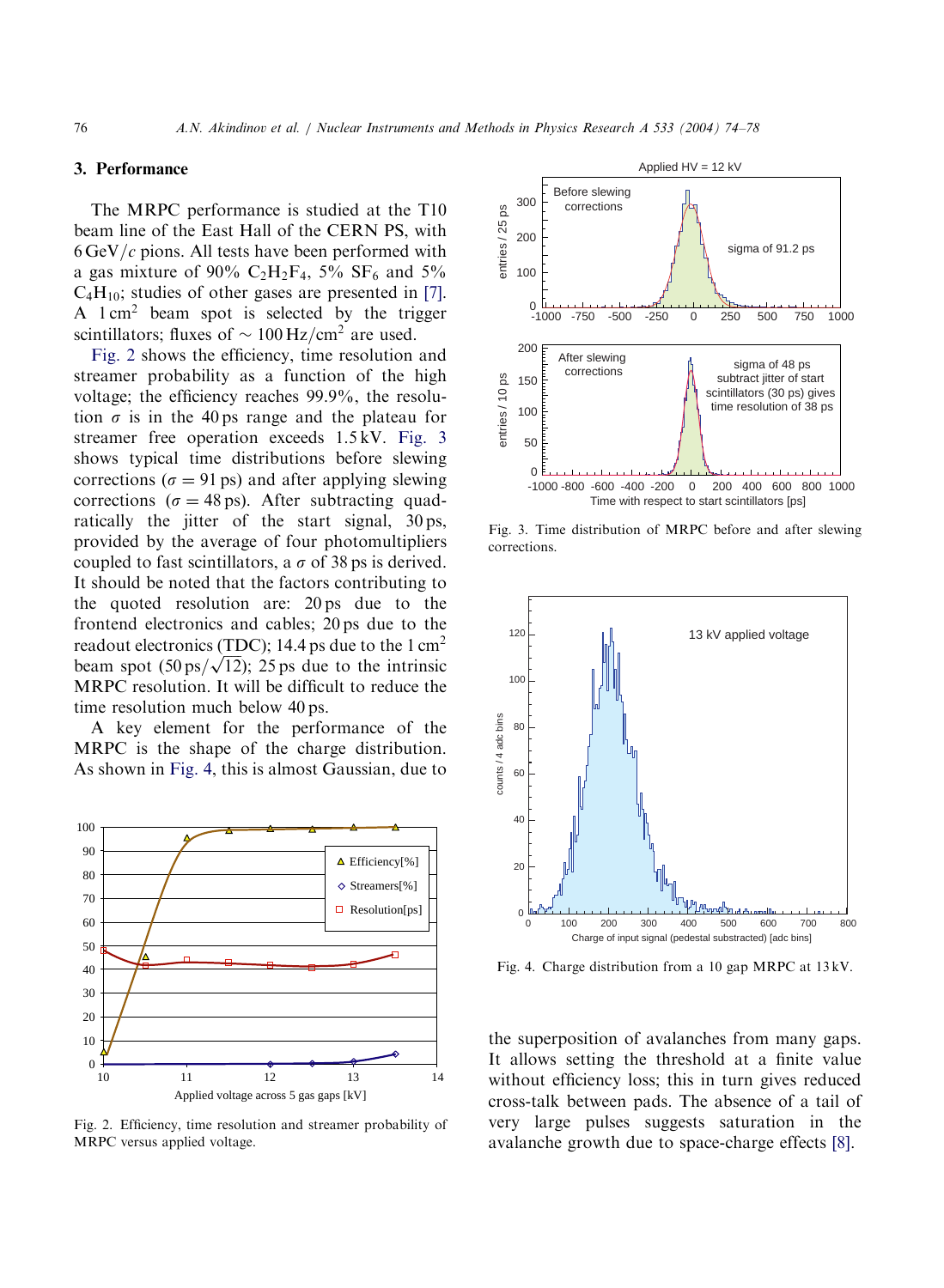Fig. 5 shows a cosmic ray measurement of the total charge of the 10 gap MRPC as a function of the applied voltage; for comparison, the total charge is shown also for a 2 mm gap RPC tested with a mixture containing  $C_2H_2F_4$  and another mixture with  $C_2HF_5$ . For the MRPC the gain changes slowly with voltage (factor of  $5$  for  $2$  kV) and the average total charge is  $\sim$  2 pC at 12 kV, an order of magnitude smaller than the average charge of the 2 mm gap RPC.

Correlated with the small charge of the MRPC signal is its good rate capability. Since the resistivity of the glass plates is high,  $10^{13} \Omega$ cm measured in the lab, the rate capability could be a potential problem. Tests at the Gamma Irradiation Facility [\[9\]](#page-4-0) have shown no deterioration in performance up to  $1 \text{ kHz/cm}^2$  [\[10\].](#page-4-0) Fig. 6 shows the efficiency and resolution as a function of the equivalent charged particle flux for fixed applied voltage and for fixed effective voltage (where the voltage drop due to the current flowing through the plates has been taken into account). It should be noted that the ALICE TOF will be exposed to a maximum rate of  $50 \text{ Hz/cm}^2$  from Pb–Pb collisions at LHC.

It is essential that the performance of all 1600 elements of the TOF array is uniform. Nine MRPC strips with the final design characteristics have been tested and the results are shown in Fig. 7. All strips can be operated at 12 kV and the



Fig. 5. Total charge versus voltage for a 10 gap MRPC and for a standard, 2 mm gap RPC.



Fig. 6. Efficiency and time resolution versus equivalent flux of charged particles for MRPC tested at the GIF.



Fig. 7. Efficiency and time resolution versus applied voltage for 9 MRPC strips tested in October 2003.